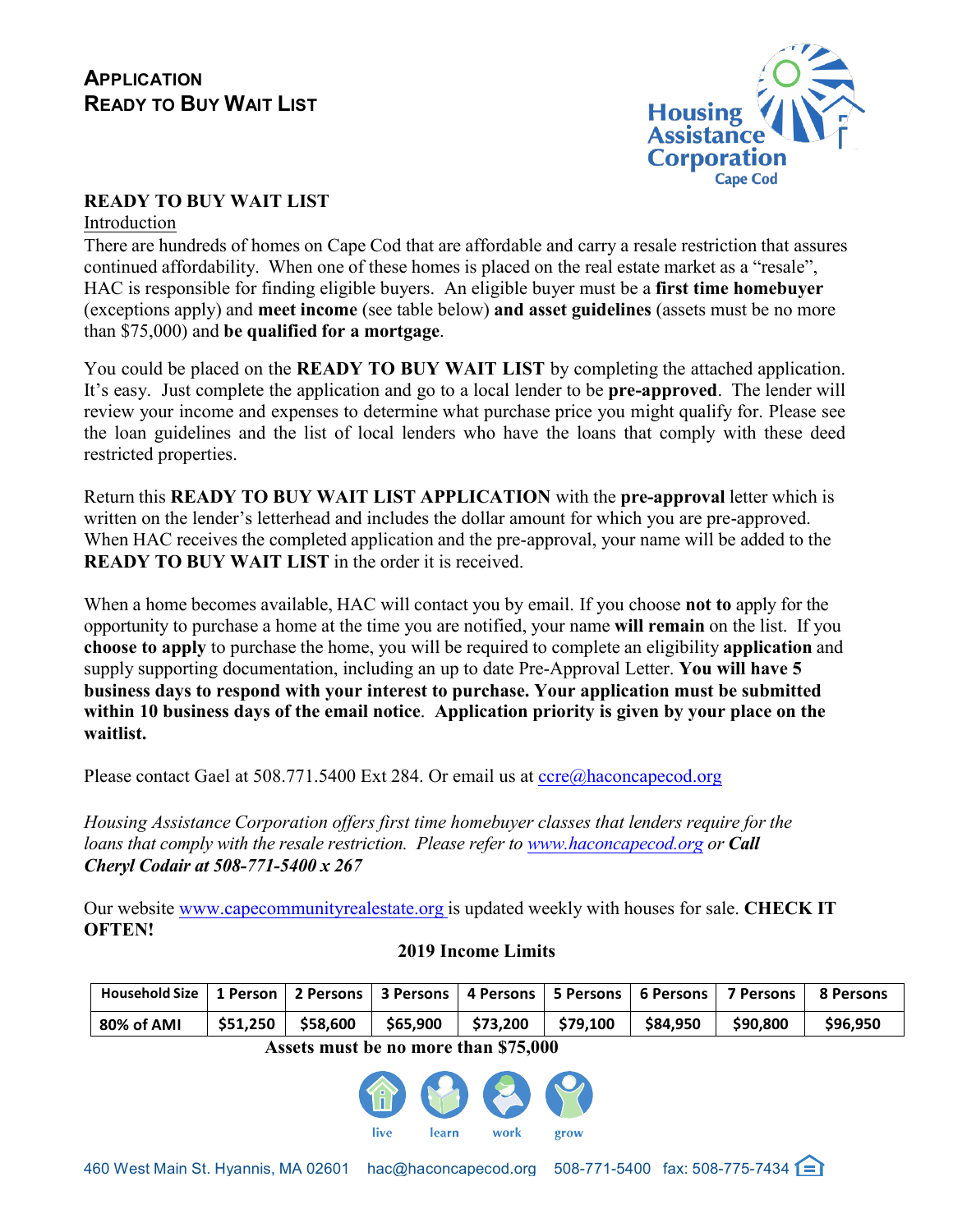| <b>APPLICATION</b><br><b>READY TO BUY WAIT LIST</b>                                                                                                                                                                                 | For office use<br>only: $\_\_$ | <b>Housing</b>                                 | <b>Assistance</b>                     |
|-------------------------------------------------------------------------------------------------------------------------------------------------------------------------------------------------------------------------------------|--------------------------------|------------------------------------------------|---------------------------------------|
| <b>Personal Information</b>                                                                                                                                                                                                         |                                |                                                | <b>Corporation</b><br><b>Cape Cod</b> |
| Applicant Name:                                                                                                                                                                                                                     |                                | Co-Applicant Name:                             |                                       |
|                                                                                                                                                                                                                                     |                                |                                                |                                       |
| Town: State: Zip Code:                                                                                                                                                                                                              |                                | Town: State: Zip Code:                         |                                       |
|                                                                                                                                                                                                                                     |                                |                                                |                                       |
| Cell Phone Number:                                                                                                                                                                                                                  |                                |                                                |                                       |
|                                                                                                                                                                                                                                     |                                |                                                |                                       |
|                                                                                                                                                                                                                                     |                                |                                                |                                       |
|                                                                                                                                                                                                                                     |                                |                                                |                                       |
| Employer Town:                                                                                                                                                                                                                      |                                |                                                |                                       |
| Yrs. In current job: _______ Yrs in occupation: ______                                                                                                                                                                              |                                | Yrs. In current job: Yrs in occupation: ______ |                                       |
| <b>Household Size:</b> Number of Adults: Number of Children: Ages: Ages: Ages: Ages: Ages: Ages: Ages: Ages: Ages: Ages: Ages: Ages: Ages: Ages: Ages: Ages: Ages: Ages: Ages: Ages: Ages: Ages: Ages: Ages: Ages: Ages: Ages: Ages |                                |                                                |                                       |
| Have you recently (in the past 3 months) seen your credit report?                                                                                                                                                                   |                                |                                                |                                       |
| In your estimation how would you rate your credit history?<br>Poor Fair Good Excellent Don't Know                                                                                                                                   |                                |                                                |                                       |
| What do you currently pay for rent?                                                                                                                                                                                                 |                                |                                                |                                       |
| Does any member of you household currently or within the past three years own/owned any residential property?                                                                                                                       |                                |                                                |                                       |
|                                                                                                                                                                                                                                     |                                |                                                |                                       |
| <b>Homebuver education:</b>                                                                                                                                                                                                         |                                |                                                |                                       |
| I have attended a Home Buyer Education Workshop series. Yes________                                                                                                                                                                 |                                | No.                                            |                                       |
| If yes, location                                                                                                                                                                                                                    |                                |                                                |                                       |
| <u>Do vou have down payment money available?</u> YES □ Amount: \$<br>(Remember, you need to have at least 1.5% of the purchase price of your OWN money for down payment.)                                                           |                                |                                                | NO <sub>□</sub>                       |
| Are you a first time homebuyer?<br>Someone who has not owned a home in 3 years, a person 55 and older, or a displaced homemaker.                                                                                                    | <b>YES</b><br>$\Box$           | N <sub>O</sub>                                 | $\Box$                                |

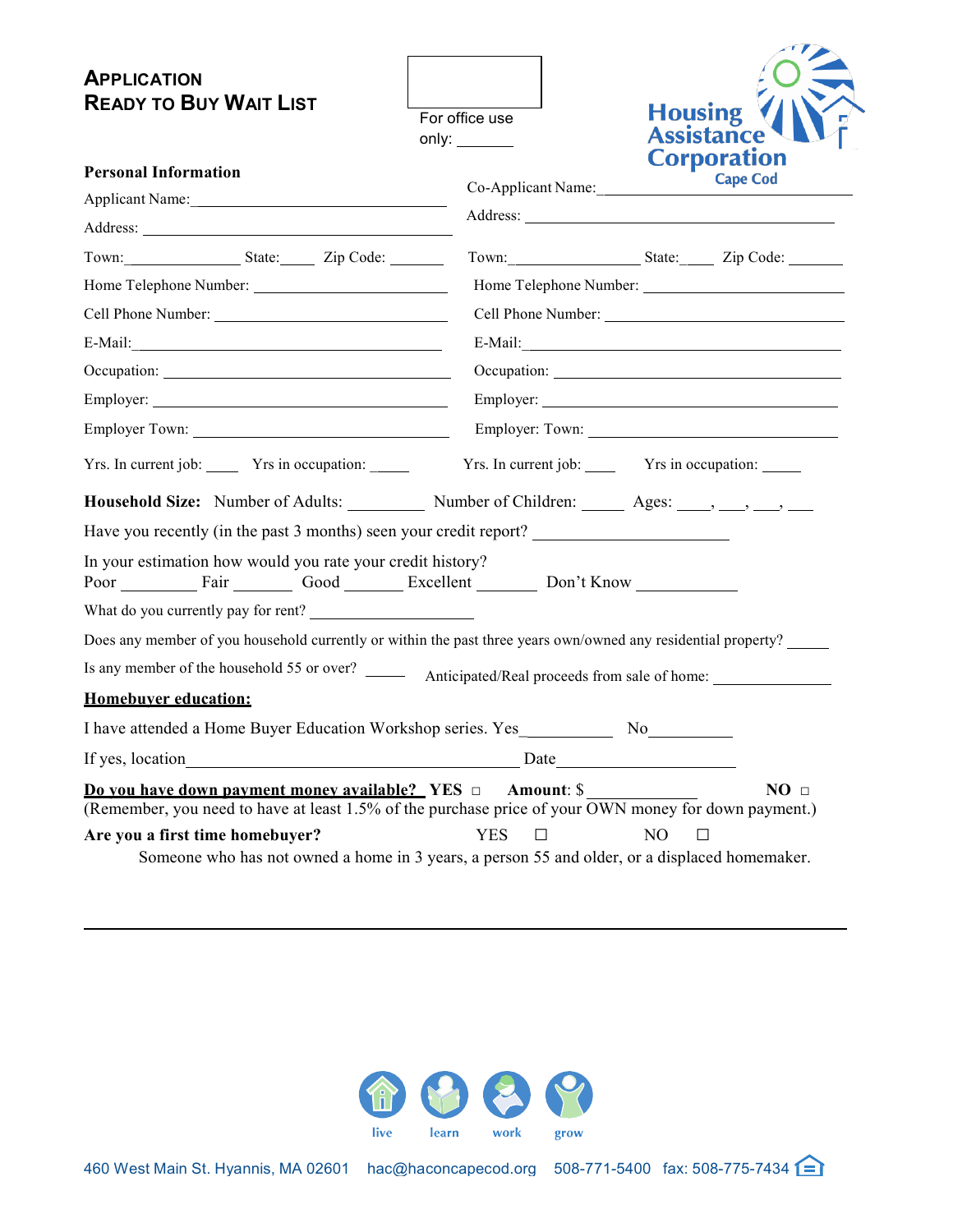# **APPLICATION READY TO BUY WAIT LIST**



#### **Race/Ethnicity: (OPTIONAL)**

(**HAC is required to collect this data because we receive funds from HUD for counseling services.) Ethnicity:** Hispanic Non-Hispanic

*Race***:** American Indian/Alaskan Native\_ Asian White\_ Native Hawaiian or other Pacific Islander Black *or* African American

# **ANNUAL INCOME**

| <b>Source</b>                     | Applicant | Co-Applicant | <b>Other Household</b><br>Members 18 & over | <b>Total</b>                      |
|-----------------------------------|-----------|--------------|---------------------------------------------|-----------------------------------|
| <b>Salary</b>                     |           |              |                                             |                                   |
| <b>Overtime Pay</b>               |           |              |                                             |                                   |
| <b>Commissions</b>                |           |              |                                             |                                   |
| Fees                              |           |              |                                             |                                   |
| <b>Tips</b>                       |           |              |                                             |                                   |
| <b>Bonuses</b>                    |           |              |                                             |                                   |
| <b>Interest Dividends</b>         |           |              |                                             |                                   |
| <b>Net Income From Business</b>   |           |              |                                             |                                   |
| <b>Net Rental Income</b>          |           |              |                                             |                                   |
| <b>Social Security, Pensions,</b> |           |              |                                             |                                   |
| <b>Retirement Funds, Etc.</b>     |           |              |                                             |                                   |
| <b>Received periodically</b>      |           |              |                                             |                                   |
| <b>Unemployment Benefits</b>      |           |              |                                             |                                   |
| <b>Workers Compensation</b>       |           |              |                                             |                                   |
| <b>Alimony, Child Support</b>     |           |              |                                             |                                   |
| <b>TAFDC</b>                      |           |              |                                             |                                   |
| <b>Part Time Work</b>             |           |              |                                             |                                   |
| Other                             |           |              |                                             |                                   |
| <b>Total for each household</b>   |           |              |                                             |                                   |
| member:                           |           |              |                                             |                                   |
| $\sim$ $\sim$ $\sim$ $\sim$       |           | <u>an an</u> | <b>Report Follows</b>                       | <b>The Community of Community</b> |

| <b>Gross annual</b>         | <b>Total</b>      | <b>Down Payment</b>  |  |
|-----------------------------|-------------------|----------------------|--|
| <b>HOUSEHOLD income:</b> \$ | <b>Assets:</b> \$ | <b>Available:</b> \$ |  |

**2019 HUD Income Limits for Affordable Buyers**

| Household Size   1 Person   2 Persons   3 Persons   4 Persons   5 Persons   6 Persons   7 Persons |          |          |                                             |  |          | 8 Persons |
|---------------------------------------------------------------------------------------------------|----------|----------|---------------------------------------------|--|----------|-----------|
| 80% of AMI                                                                                        | \$51.250 | \$58.600 | ' \$65,900   \$73,200   \$79,100   \$84,950 |  | \$90.800 | \$96.650  |